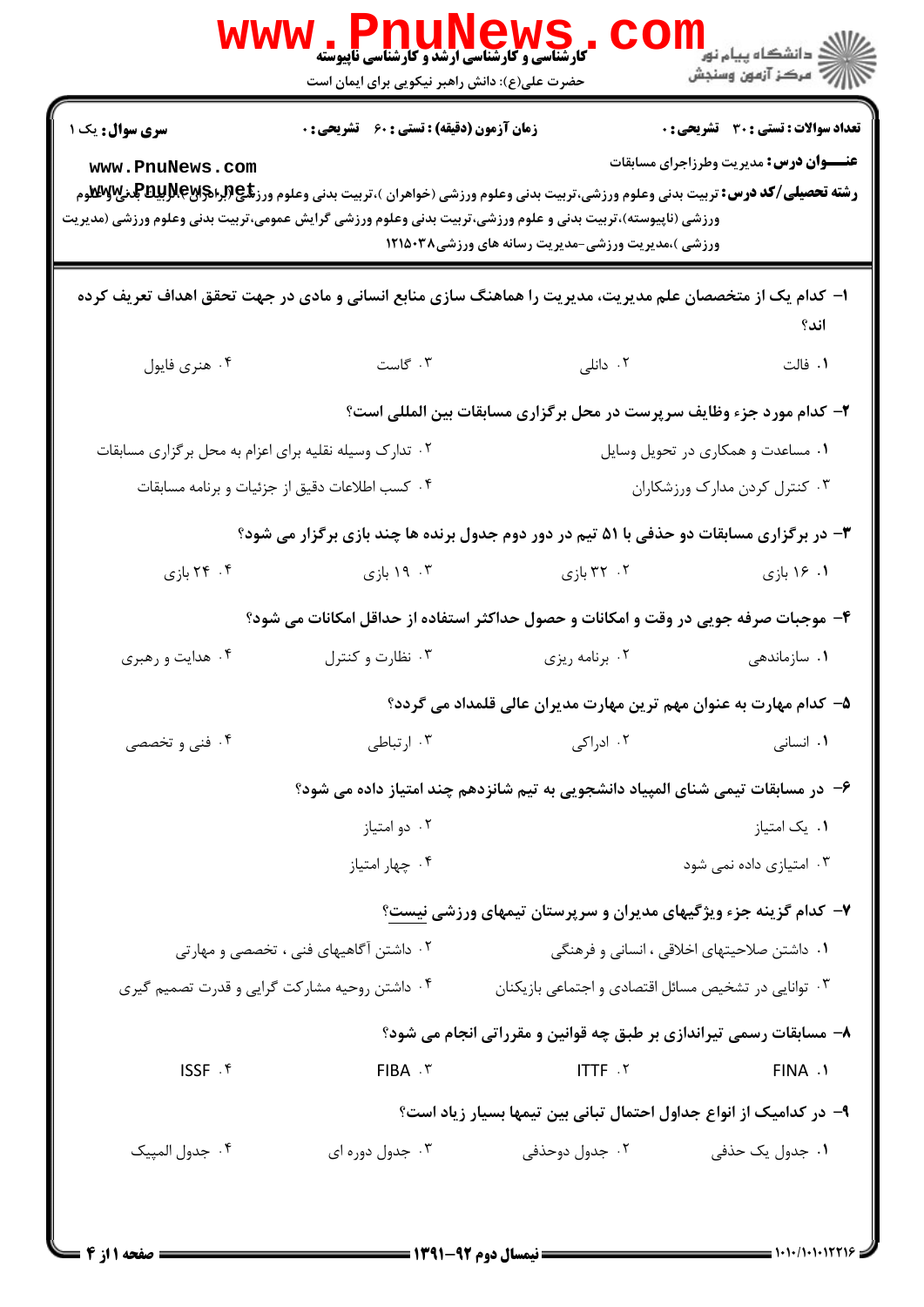|                                                                                                                                                         | ، WS کا THUNGWS کا میں<br>کارشناسی و کارشناسی ارشد و کارشناسی ناپیوسته<br>حضرت علی(ع): دانش راهبر نیکویی برای ایمان است                                                                      |                                                                          | ر دانشڪاه پيام نور <mark>−</mark><br>ا∛ مرڪز آزمون وسنڊش                               |  |
|---------------------------------------------------------------------------------------------------------------------------------------------------------|----------------------------------------------------------------------------------------------------------------------------------------------------------------------------------------------|--------------------------------------------------------------------------|----------------------------------------------------------------------------------------|--|
| <b>سری سوال :</b> ۱ یک<br>www.PnuNews.com<br>ورزشی (ناپیوسته)،تربیت بدنی و علوم ورزشی،تربیت بدنی وعلوم ورزشی گرایش عمومی،تربیت بدنی وعلوم ورزشی (مدیریت | زمان آزمون (دقیقه) : تستی : 60 ٪ تشریحی : 0<br><b>رشته تحصیلی/کد درس:</b> تربیت بدنی وعلوم ورزشی،تربیت بدنی وعلوم ورزشی (خواهران )،تربیت بدنی وعلوم ورز <b>تگی (براگراپایتا بالدی لایستا</b> | ورزشی )،مدیریت ورزشی-مدیریت رسانه های ورزشی۱۲۱۵۰۳۸                       | تعداد سوالات : تستى : 30 - تشريحي : 0<br><b>عنـــوان درس:</b> مدیریت وطرزاجرای مسابقات |  |
| ۱۰- در برگزاری مسابقات با ۱۳ تیم به شکل دوره ای تعداد دور و تعداد کل مسابقات برابر است با؟                                                              |                                                                                                                                                                                              |                                                                          |                                                                                        |  |
| ۰۴ ۱۵ دور - ۸۴ بازی                                                                                                                                     | ۰۳ . ۱۴ دور - ۸۴ بازی                                                                                                                                                                        | ۰۲ - ۱۲ دور - ۷۸ بازی                                                    | ۰۱ ۲۰ دور -۷۸ بازی                                                                     |  |
| 1۱- در یک مسابقه تنیس روی میز، در صورتیکه ۱۸ نفر شرکت نمایند و بازی ها به صورت یک حذفی برگزار گردد، تعداد بازی<br>ها را تعیین نمایید؟                   |                                                                                                                                                                                              |                                                                          |                                                                                        |  |
|                                                                                                                                                         | $(19.5)$ $(10.6)$                                                                                                                                                                            |                                                                          |                                                                                        |  |
| ۱۲– در یک دوره مسابقه یک حذفی با ۱۲ تیم، تعداد تیمهایی که در دور دوم حضور دارند برابر است با؟                                                           |                                                                                                                                                                                              |                                                                          |                                                                                        |  |
|                                                                                                                                                         |                                                                                                                                                                                              |                                                                          |                                                                                        |  |
| ۱۳- در یک جدول یک حذفی با حضور ۱۰ تیم، استراحت های سوم، چهارم و پنجم <u>به ترتیب</u> روی کدام یک از شاخههای جدول<br>قرار میگیرد؟                        |                                                                                                                                                                                              |                                                                          |                                                                                        |  |
|                                                                                                                                                         | ۰۲ هفت، چهارده، پانزده                                                                                                                                                                       |                                                                          | ۰۱ هشت، سیزده، چهارده                                                                  |  |
|                                                                                                                                                         | ۰۴ نه، هشت، سيزده                                                                                                                                                                            |                                                                          | ۰۳ شش، دوازده، سیزده                                                                   |  |
| ۱۴- در یک جدول دو حذفی که با حضور۱۳ تیم برگزار می گردد، حداکثر تعداد بازی ها کدام است؟                                                                  |                                                                                                                                                                                              |                                                                          |                                                                                        |  |
| $\uparrow \uparrow$ . $\uparrow$                                                                                                                        | $Y \in \mathcal{X}$                                                                                                                                                                          | $\gamma \gamma$ . $\gamma$                                               | $\begin{bmatrix} 1 & 0 \\ 0 & 1 \end{bmatrix}$                                         |  |
|                                                                                                                                                         | ۱۵- در یک جدول حذفی ۱۶ تیمی با ۸ سرگروه ، سومین سرگروه در کدام قسمت قرار می گیرد؟                                                                                                            |                                                                          |                                                                                        |  |
| ۰۴ پایین چارک اول                                                                                                                                       | ۰۳ بالای چارک چهارم                                                                                                                                                                          | ۰۲ پایین چارک دوم                                                        | ۰۱ بالای چارک سوم                                                                      |  |
|                                                                                                                                                         |                                                                                                                                                                                              | ۱۶- در جدول آسیایی ۸ تیمی برای کسب عنوان قهرمانی چند بازی برگزار می شود؟ |                                                                                        |  |
| ۰۴ بازی                                                                                                                                                 | ۰۳ بازی $\mathbf r$                                                                                                                                                                          | ۰۲ ۱۴ بازی                                                               | ۰۱ ۱ بازی                                                                              |  |
|                                                                                                                                                         |                                                                                                                                                                                              | ۱۷– مسابقات دانشجویان جهان بر طبق کدام جدول برگزار می شود؟               |                                                                                        |  |
|                                                                                                                                                         | ٢. جدول المپيک                                                                                                                                                                               |                                                                          | ۰۱ جدول دوره ای - آسیایی                                                               |  |
|                                                                                                                                                         | ۰۴ جدول دو حذفی                                                                                                                                                                              |                                                                          | ۰۳ جدول یک حذفی                                                                        |  |
| ۱۸- مسابقات نردبانی و هرمی دو نمونه از انواع کدام دسته از مسابقات ذیل می باشد؟                                                                          |                                                                                                                                                                                              |                                                                          |                                                                                        |  |
|                                                                                                                                                         | ۰۲ مسابقات دوره ای در سه گروه                                                                                                                                                                |                                                                          | ۰۱ مسابقات دوره ای در دو گروه                                                          |  |
|                                                                                                                                                         | ۰۴ مسابقات گسترده                                                                                                                                                                            |                                                                          | ۰۳ مسابقات دوره ای در چهار گروه                                                        |  |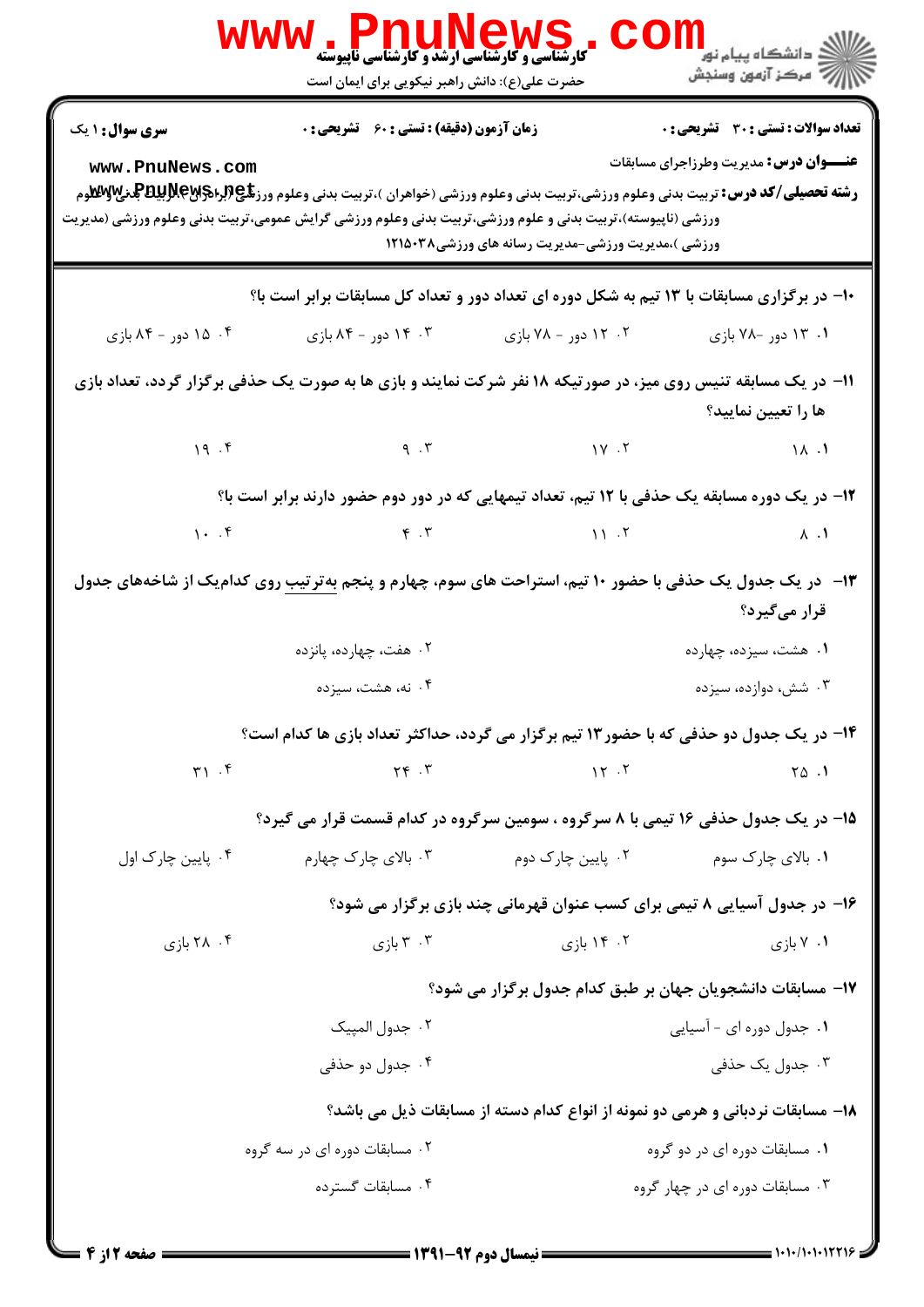|                                                                                                                           | ، WWW . PLIUNGWS<br>کارشناسی و کارشناسی ارشد و کارشناسی ناپیوسته<br>حضرت علی(ع): دانش راهبر نیکویی برای ایمان است                                                                                                                                                                                                                  |                                                                                         | ≦ دانشگاه پیام نو <mark>ر</mark><br>رآب مرڪز آزمون وسنڊش                                      |
|---------------------------------------------------------------------------------------------------------------------------|------------------------------------------------------------------------------------------------------------------------------------------------------------------------------------------------------------------------------------------------------------------------------------------------------------------------------------|-----------------------------------------------------------------------------------------|-----------------------------------------------------------------------------------------------|
| <b>سری سوال : ۱ یک</b><br>www.PnuNews.com                                                                                 | زمان آزمون (دقیقه) : تستی : 60 ٪ تشریحی : 0<br><b>رشته تحصیلی/کد درس:</b> تربیت بدنی وعلوم ورزشی،تربیت بدنی وعلوم ورزشی (خواهران )،تربیت بدنی وعلوم ورز <b>تگی (برای پاپانگلو</b> هرم <mark>ر</mark> ایی پاپاپا<br>م<br>ورزشی (ناپیوسته)،تربیت بدنی و علوم ورزشی،تربیت بدنی وعلوم ورزشی گرایش عمومی،تربیت بدنی وعلوم ورزشی (مدیریت | ورزشی )،مدیریت ورزشی-مدیریت رسانه های ورزشی۱۲۱۵۰۳۸                                      | <b>تعداد سوالات : تستی : 30 ٪ تشریحی : 0</b><br><b>عنـــوان درس:</b> مدیریت وطرزاجرای مسابقات |
|                                                                                                                           |                                                                                                                                                                                                                                                                                                                                    | ۱۹- مسابقات جدول دوره ای با روش ضربدری در چند مرحله انجام می شود؟                       |                                                                                               |
| ۰۴ چهار مرحله                                                                                                             | ۰۳ سه مرحله                                                                                                                                                                                                                                                                                                                        | ۰۲ دو مرحله                                                                             | ۰۱ یک مرحله                                                                                   |
| ۲۰- زمانی که تیم های شرکت کننده زیاد و زمان مسابقه کم باشد، از کدام یک از جداول زیر استفاده میگردد؟                       |                                                                                                                                                                                                                                                                                                                                    |                                                                                         |                                                                                               |
| ۰۴ نیمه حذفی                                                                                                              | ۰۳ دوره ای                                                                                                                                                                                                                                                                                                                         | ۰۲ المپیک                                                                               | ۱. دوحذفی                                                                                     |
|                                                                                                                           |                                                                                                                                                                                                                                                                                                                                    | <b>۲۱</b> – کدام یک از انواع جداول از لحاظ عملکردی شبیه جدول ضربدری میباشد؟             |                                                                                               |
| ۰۴ رده بندی مستقیم                                                                                                        | ۰۳ نیمه حذف <sub>ی</sub>                                                                                                                                                                                                                                                                                                           | ۰۲ هرمی                                                                                 | ٠١ المپيک                                                                                     |
|                                                                                                                           | ۲۲– در مسابقات تیمی تنیس روی میز آقایان، هر تیم حداکثر از چند بازیکن تشکیل میگردد؟                                                                                                                                                                                                                                                 |                                                                                         |                                                                                               |
| ۰۴ نفر                                                                                                                    | ۰۳ ۶ نفر                                                                                                                                                                                                                                                                                                                           | ۰۲ ۵ نفر                                                                                | ۰۱ تفر                                                                                        |
|                                                                                                                           |                                                                                                                                                                                                                                                                                                                                    | ۲۳- حداقل و حداکثر تعداد نفرات یک تیم کامل تنیس در قسمت بانوان عبارت است از؟            |                                                                                               |
| $Y-Y$ .                                                                                                                   | $\Delta - \mathfrak{f}$ . ٣                                                                                                                                                                                                                                                                                                        | $Y - Y - Y$                                                                             | $\Delta-\Upsilon$ .                                                                           |
|                                                                                                                           | ۲۴- چنانچه تعداد بازیکنان شرکت کننده در یک دوره مسابقه کمتر از ۲۴ نفر باشند، وجود چه تعداد سرگروه ضروری است؟                                                                                                                                                                                                                       |                                                                                         |                                                                                               |
| ۰۴ مسرگروه                                                                                                                | ۰۳ ۸ سرگروه                                                                                                                                                                                                                                                                                                                        | ۰۲ سرگروه                                                                               | ۰۱ ۴ سرگروه                                                                                   |
| <b>۲۵</b> - در یک مسابقه کشتی، اگر کشتیگیری با ضربه فنی به پیروزی برسد، به برنده و بازنده بهترتیب چند امتیاز تعلق میگیرد؟ |                                                                                                                                                                                                                                                                                                                                    |                                                                                         |                                                                                               |
| $\Gamma/\Delta - \cdot$ . $\Gamma$                                                                                        | $\Gamma/\Delta-\gamma$ .                                                                                                                                                                                                                                                                                                           | $F-1$ . T                                                                               | $\uparrow$ . $\uparrow$                                                                       |
|                                                                                                                           |                                                                                                                                                                                                                                                                                                                                    | ۲۶- جدول ربه شارژ عمدتاً در کدام یک از ورزش ها کاربرد بیشتری دارد؟                      |                                                                                               |
| ۰۴ واليبال                                                                                                                | ۰۳ وزنه برداری                                                                                                                                                                                                                                                                                                                     | ۰۲ کاراته                                                                               | ۰۱ کشتی                                                                                       |
|                                                                                                                           |                                                                                                                                                                                                                                                                                                                                    | <b>۲۷- درجدول دوره ای به روشهای زیگزاگ و ضربدری با ۱۶ تیم ، چند بازی برگزار می شود؟</b> |                                                                                               |
| ۰۴ بازی                                                                                                                   | ۰۳ ۱۲۰ بازی                                                                                                                                                                                                                                                                                                                        | ۰۲ بازی                                                                                 | ۰۱ ۳۶ بازی                                                                                    |
|                                                                                                                           |                                                                                                                                                                                                                                                                                                                                    | ۲۸– شناخت عناصر مهم موقعیتی و مناسبات بین عناصر ، از کدام مهارتهای مدیر است؟            |                                                                                               |
| ۰۴ مهارت انگیزشی                                                                                                          | ۰۳ مهارت ادراکی                                                                                                                                                                                                                                                                                                                    | ۰۲ مهارت انسانی                                                                         | ۰۱ مهارت فنی                                                                                  |
|                                                                                                                           |                                                                                                                                                                                                                                                                                                                                    |                                                                                         |                                                                                               |